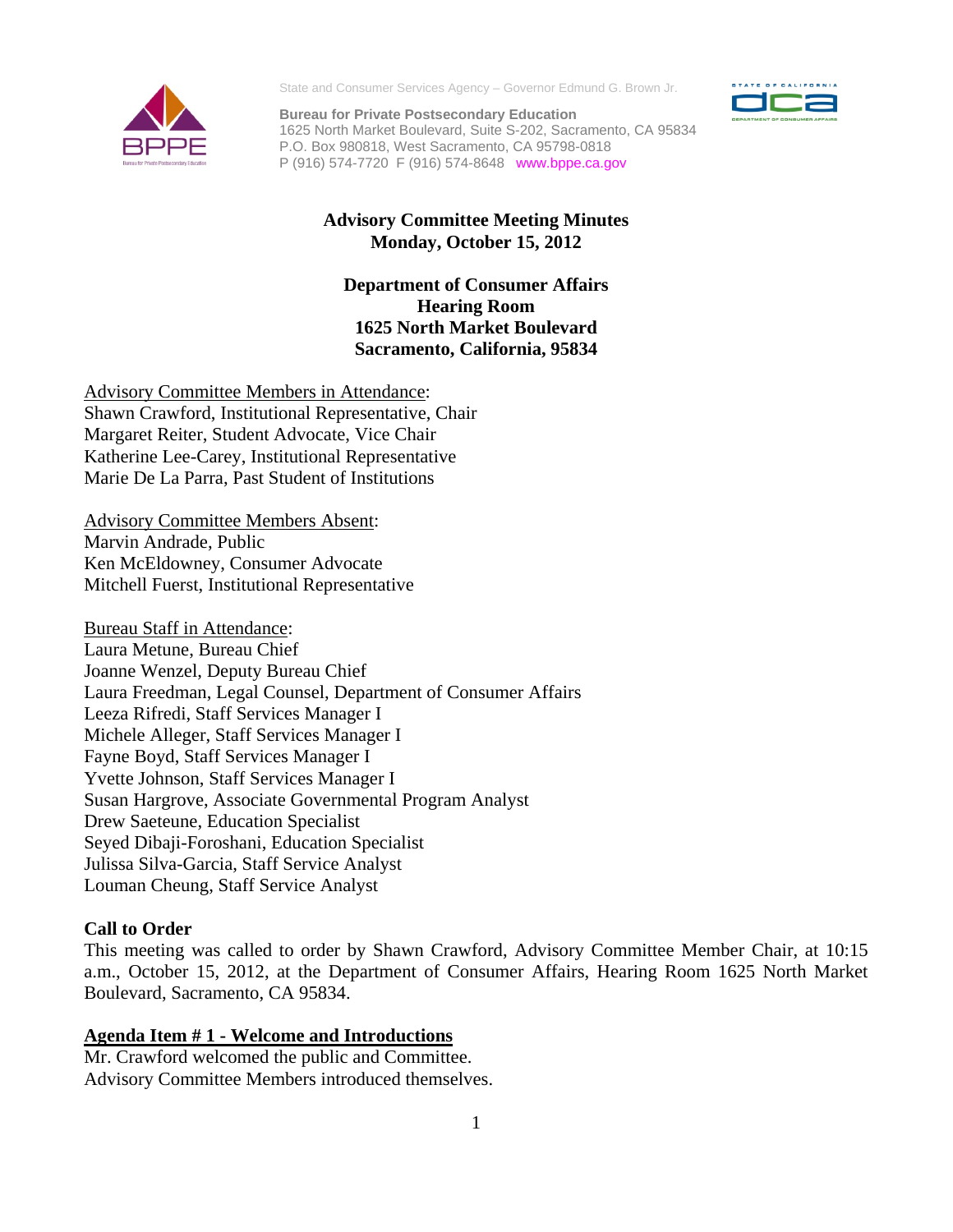## **Agenda Item # 2– Introduction of Bureau Chief Laura N. Metune**

Mr. Crawford welcomed and introduced Laura Metune, Bureau Chief.

 Ms. Metune provided a brief history of her education and experience. She stated that her leadership style is one of openness and inclusion. She stated she looks forward to communicating with the Bureau's stakeholders and to increase the frequency of Advisory Committee Meetings.

## **Agenda Item #3 – Bureau's Operations Update**

## **(a.) Introductions of Bureau Management**

Ms. Metune introduced the Bureau staff in attendance.

Ms. Metune provided the history and context to Bureau staffing and the organizational structure. She stated the Act became effective in January of 2010, but it wasn't until October of 2010, with the passage of the 2010-11 Budget Act, that the Bureau as appropriated funding to support operations and that the Bureau was fully staff by May 2012. She also provided a quick overview of each unit, how backlogs are being addressed, and provided the number of approved institutions regulated by the Bureau.

### **Advisory Committee Discussion**:

None received.

### **Public Comment**:

The following comments were received regarding the application processing timeframes.

- Tricia Grey, O'Reilly School of Technology;
- Kristen Kim, Yuin University;
- Linda Simonyan, United Medical Institute;
- Sylvia Tran

Ms. Metune offered to follow up on their pending applications.

### **(b.) Presentation and Discussion of Strategic Plan**

Ms. Metune provided a Strategic Plan overview. She identified the common themes:

- Consumer Protection
- Outreach
- Backlog
- Increase of application processing timeframes
- Building relationships government and non-government agencies

### **Advisory Committee Discussion**:

 The Committee asked questions about the new database, non-government agencies and the 180 day application processing timeframe.

## **Public Comment**:

None received.

#### **(c.) Update on Enforcement Unit**

Ms. Metune provided an Enforcement update. She provided statistical information on compliance inspections, complaints, and disciplinary actions.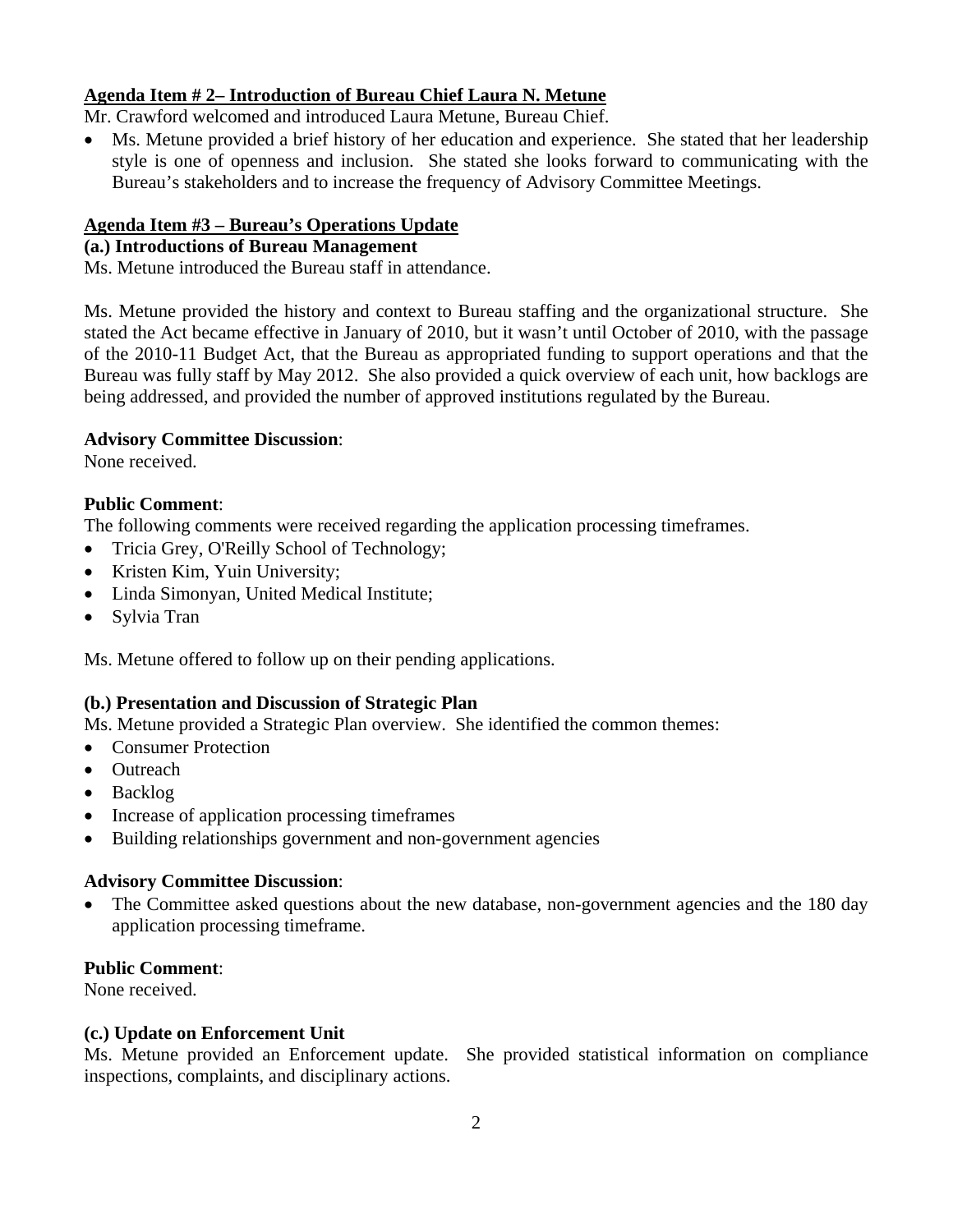### **Advisory Committee Discussion**:

• The Committee inquired if there was a pattern of non-compliance. Ms. Metune responded that the minor issues include the ability to benefit assessment, the collection of STRF, and proper documentation, and the major non-compliance issue is institutions operating without approval.

#### **Public Comment**:

None received.

#### **(d.) Update on Distance Education Requirements**

Ms. Wenzel provided an overview of the Distance Education requirements and disclosures.

#### **Advisory Committee Discussion**:

 The Committee requested clarification regarding the standards used to determine if a student would benefit from distance learning and consortium agreements.

### **Public Comment**:

None received.

#### **Agenda Item # 4 - Regulatory Update**

#### **(a.) Student Tuition Recovery Fund- Proposed Regulatory Rate Change**

Ms. Metune introduced the proposal to amend Student Tuition Recovery Fund (Fund), Title 5 of the California Code of Regulations section 76120. She explained that this rate reduction is necessary to remain in compliance with California Education Code section 94923, which limits the Fund to 25 million dollars. She provided information on the current Fund condition and an estimate of the Fund by the end of October 2012. She stated the amendment would reduce the STRF assessment rate from two dollar and fifty cents per thousand institutional charges to fifty cents per one thousand dollars. She provided statistics information regarding the STRF claims.

Ms. Metune indicated that she reached out to the Advisory Committee Members that were unable to attend the meeting. Mitchell Fuerst and Ken McEldowney responded to her request and both indicated support the STRF fee reduction.

#### **Advisory Committee Discussion**:

- The Committee had concerns regarding the payment of STRF claims, if students were aware the STRF is available and monitoring the STRF account.
- Ms. Reiter indicated support for the STRF to remain close to the cap, should a large institution close.
- Mr**.** Crawford asked that a consideration be made available for institutions to pay STRF on behalf of the student.

#### **Public Comment**:

None received.

### **(b). AB 2296 (Block) Overview of Bureau Regulatory Requirements**

Kevin Powers, Legislative Aide to the Assemblymen Marty Block and Ed Howard, Senior Counsel, Children's Advocacy Institute and the Center for Public Interest Law, University of San Diego School o of Law provided an overview of AB 2296.